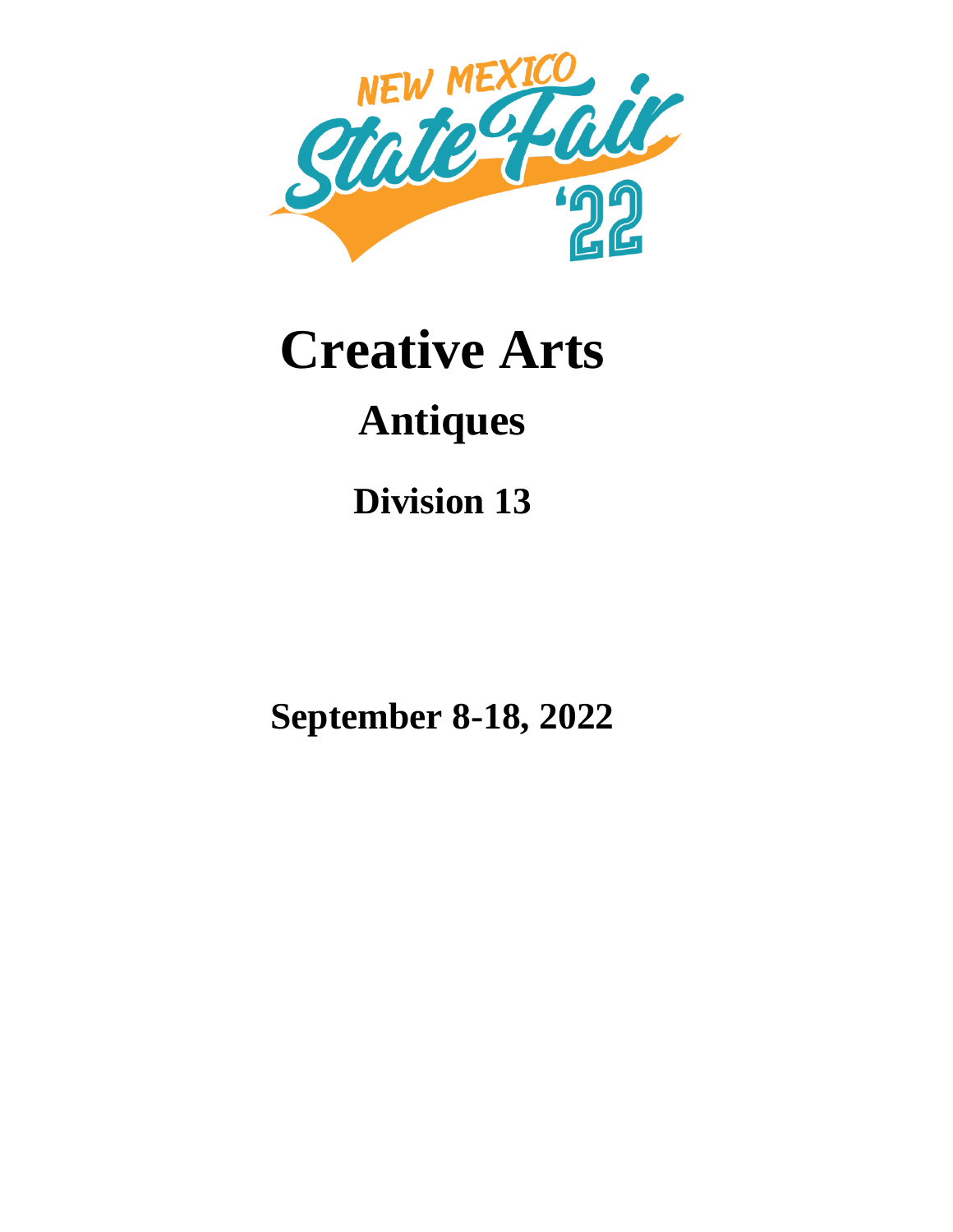## **Entry Dates**

**FRIDAY, AUGUST 26, 2022 9:00 AM to 5:00 PM SATURDAY, AUGUST 27, 2022 9:00 AM to 5:00 PM**

#### **ENTRY FEE: \$5.00**

## **Special Rules**

- 1. Articles entered should belong to a former age and be in good condition no chips, cracks, missing parts, or glued pieces will be accepted
- 2. No reproductions will be accepted
- 3. Any article which has been entered prior to 2021 and won a ribbon will not be accepted.
- 4. All items must fit in cases provided by the New Mexico State Fair.
- 5. Only one entry per class per person.
- 6. Multiple items may be entered if they are a set. Small items must be attached to a display (board, cork, materials, etc.)
- 7. Entries will be judged on rarity, age and condition.
- 8. No clothing items will be accepted as we cannot display them properly.
- 9. You may write a short history of your article but do not include your name. Card should be legible and easy to read in the display case.
- 10. Exhibitor recognizes that marketing of the Fair and its grounds requires use of photography and video. Exhibitor hereby expressly grants to the Fair the irrevocable, assignable right and license to take, use and publish exhibitor images and property without the need for any other approval. Exhibitor also releases the Fair, its agents or assigns, from all claims related to the licenses that have been granted in this release.

### **Antiques Section 384 Classes 1-24**

Each Section will Compete in the Following Classes:

- 1. Advertising
- 2. Banks
- 3. Bottles
- 4. Collections Buttons, Hat Pins, etc. All pieces must be attached to a display no larger than 16" deep x 30" wide